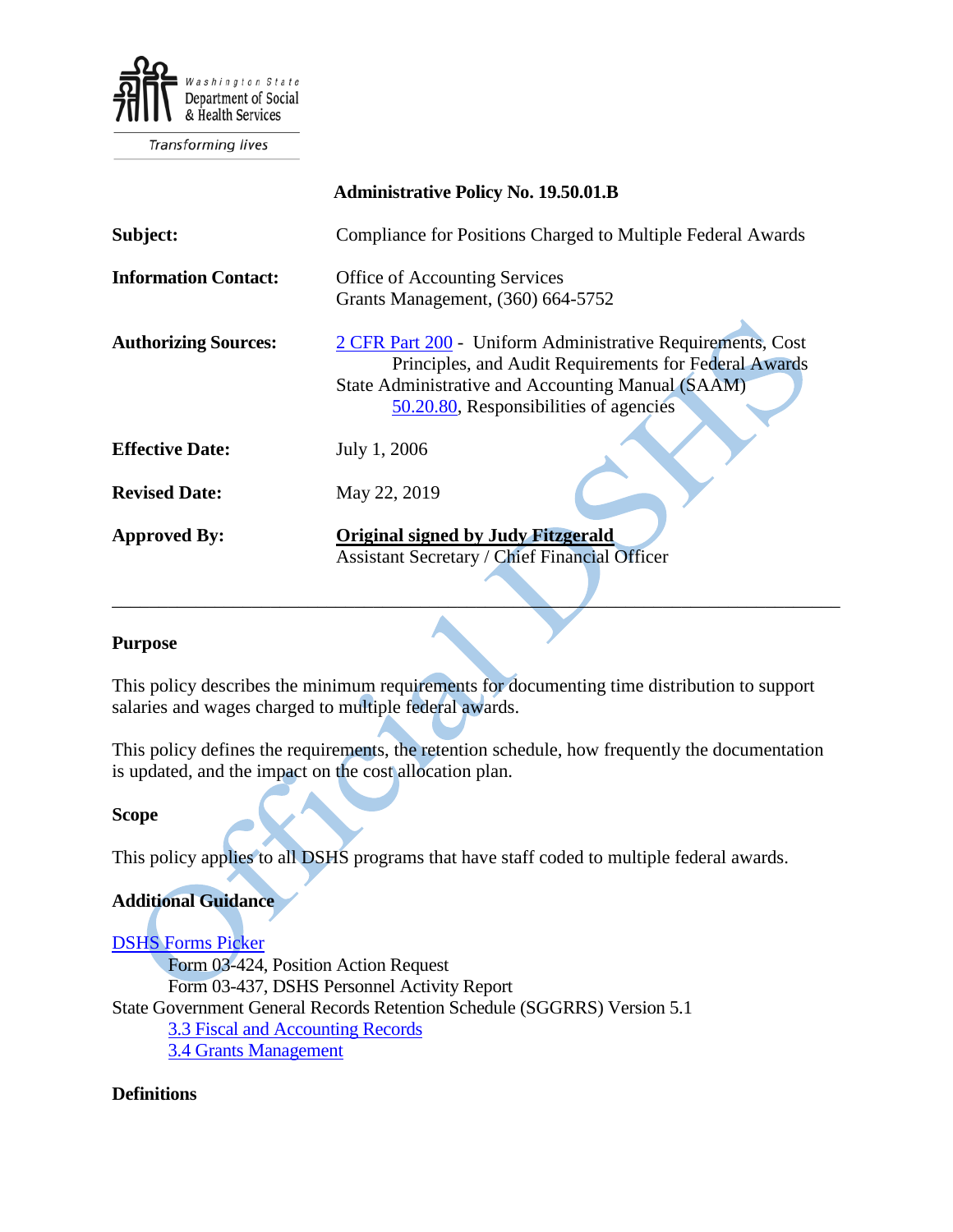Administrative Policy 19.50.01.B May 22, 2019 Page 2

**Cost objective** means a five-digit code assigned by DSHS that identifies the federal grant or a portion of federal grant or a state funded program for which costs are to be accumulated.

**Department refers to the** Department of Social and Health Services.

**Leave tracker** is a system used to track the time and attendance of DSHS staff, including those coded to multiple activities. Leave tracker is used to create the time record.

**Program** means an administration, division, or program within DSHS.

**[Personnel activity report](http://asd.dshs.wa.gov/forms/wordforms/excel/03_458.xls)** means the document used to track time spent on each activity performed for individuals that are not handled by a substitute system. Examples include leave tracker or the DSHS personal activity report (form 03-437) for this purpose.

**Public assistance cost allocation plan** (PACAP) means the narrative description of procedures used to identify, measure, and allocate all administrative costs to the programs administered or supervised by the state's public assistance agency.

**Substitute system** means a cost allocation methodology approved by the Department of Health and Human Services (HHS). Refer to tab E of the DSHS PACAP for a complete listing of those cost allocation methodologies that can be considered.

# **Policy**

# **A. Multiple activity positions**

1. When individuals work on multiple federal awards the distribution of their salaries and wages must be supported by:

a. Personnel activity reports or equivalent documentation to support time, or b. Support for using a substitute system (refer to 2 CFR Part 200, Subpart E

§ 200.430 (5)(i)) to support wages and salaries.

c. Methodologies used for allocation of staff time or salaries and wages for multiple federal awards must be included in the PACAP and approved by the granting federal authority.

- d. The program is responsible for maintaining and updating the documentation.
- 2. The following is an example of a situation where time must be tracked based on personnel activity reports or equivalent documentation:

A registered nurse (RN)/case manager splits his or her time between case management and nursing services. Since there is an enhanced federal match for the nursing services, the RN/case manager must keep track of time spent on both activities.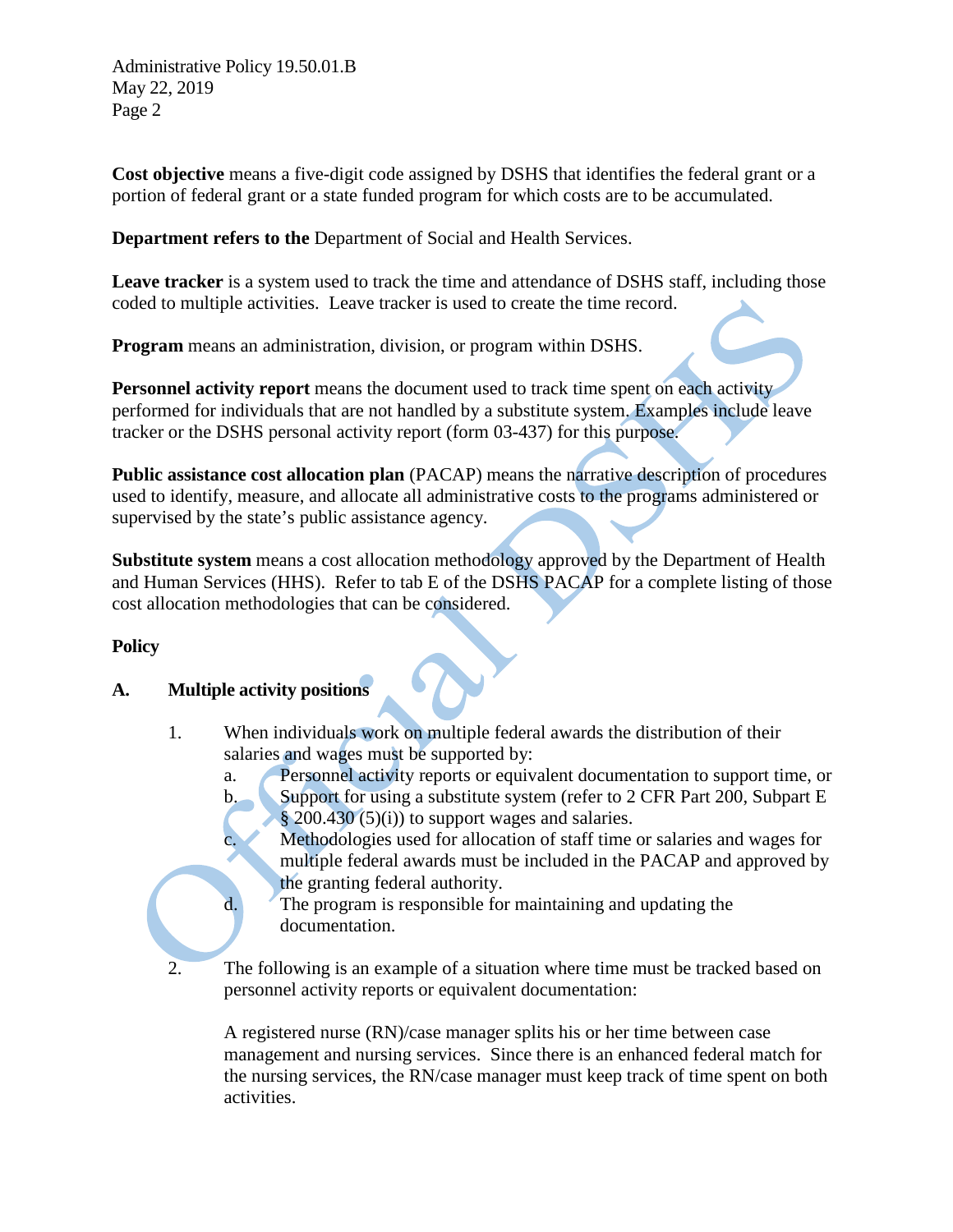3. The following is an example of a situation where it is appropriate to allocate salaries and wages using a substitute system methodology (if this allocation methodology is approved in the DSHS PACAP):

Mail is delivered to several programs and the driver's payroll is coded to multiple programs. **Pieces mailed** is used to allocate wages and benefits to the benefiting programs. Tracking logs, reporting the pieces mailed, must support actual distribution and the payroll coding allocation must be updated at least quarterly.

# **B. Personnel activity reports**

- 1. Staff time supported by personnel activity reports or equivalent support must meet the standards outlined in [2 CFR Part 200, Subpart E § 200.430 \(i\),](http://www.gpo.gov/fdsys/pkg/FR-2013-12-26/pdf/2013-30465.pdf) *Standards for Documentation of Personnel Expenses*, including, but not limited to:
	- a. The [personnel activity reports](http://asd.dshs.wa.gov/forms/wordforms/excel/03_458.xls) must:
		- i. Show the distribution of the actual activity time.
		- ii. Account for the total activity for which the employee is compensated.
		- iii. Coincide with one or more pay periods.
		- iv. Be completed at least monthly.
	- b. The employee and their supervisor must sign the personnel activity reports. Electronic approval may be used as authorized by the federal granting authority. In some cases, the business manager or fiscal program manager may gather and keep supporting documentation, if this individual has first-hand knowledge of the work being done. In such cases, the responsible manager may sign the personnel activity report.
- 2. The information from the time sheet must be used to update the employee's payroll coding, update the employee's payroll expenditures by journal voucher or be used as data for a cost allocation base.
- 3. The program must complete and maintain documentation.

# **C. Substitute system methodology**

- 1. Staff salary and wages supported by a substitute methodology must meet the following standards:
	- a. The substitute system must reflect a distribution of the actual data or activity.
	- b. The substitute system documentation is the basis used to allocate the employee's salaries and wages by updating the payroll coding.
	- c. The allocation methodology must be in the DSHS PACAP and approved by the federal Health and Human Services, Division of Cost Allocation (HHS/DCA).